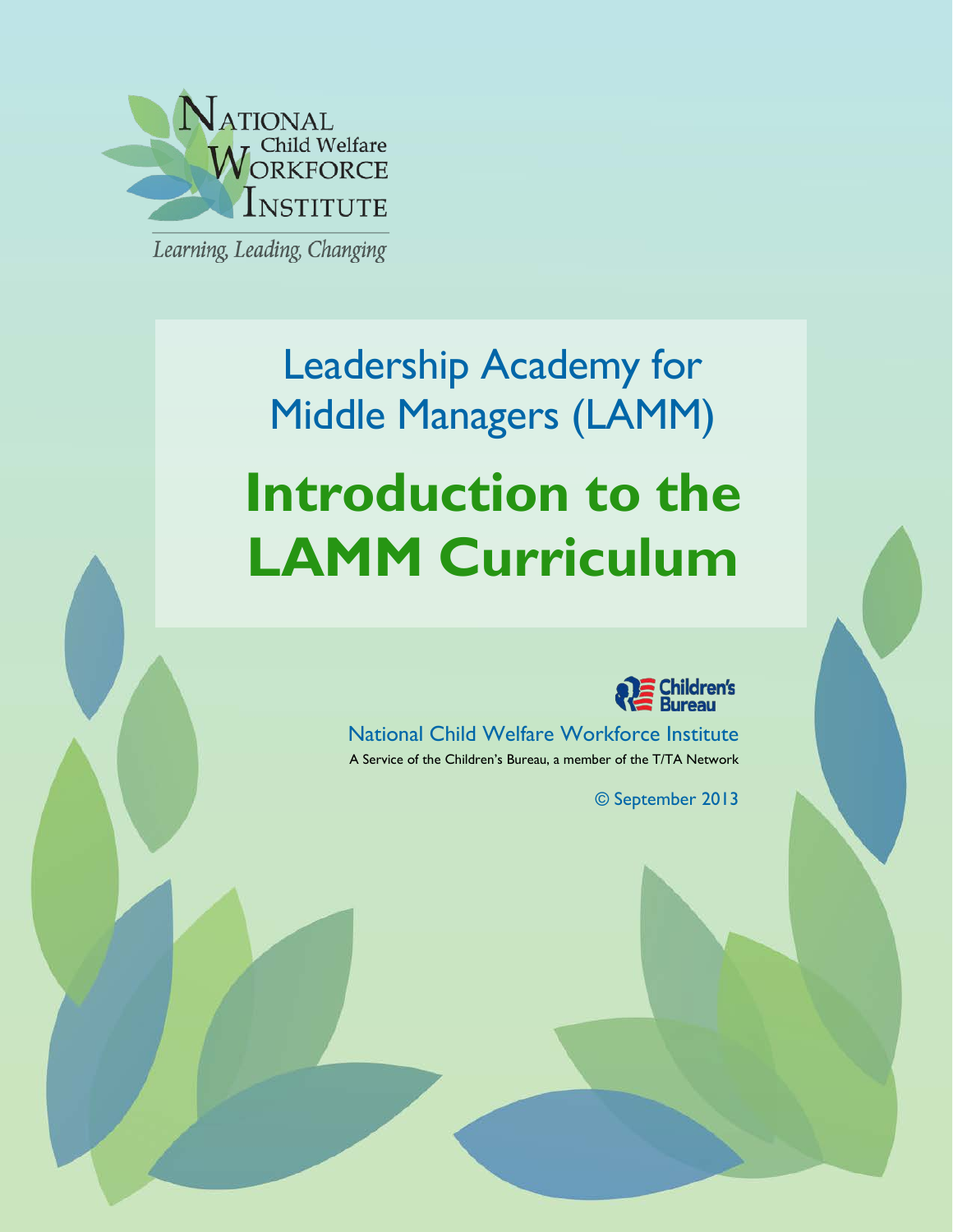

# **Acknowledgments**

This publication represents a collaborative effort by the partners of the National Child Welfare Workforce Institute (NCWWI)—State University of New York at Albany, University of Denver, Fordham University, University of Iowa, University of Maryland, Michigan State University, University of Michigan, Portland State University, and University of Southern Maine. Production of this curriculum was a team effort involving a number of dedicated individuals. The LAMM curriculum team was led by Freda Bernotavicz and included Charmaine Brittain, Sue Ebersten, Katharine Cahn, Nancy McDaniel, Cathryn Potter, Deborah Reed, and Patricia Mosher.

We are grateful to Jane Berdie for developing the group Change Initiative, to Nancy Dickinson for her ongoing support, and to all of the NCWWI team members who participated in providing input throughout the design process. We would also like to acknowledge the assistance of Rod Johnson, Nichole Culley, Michelle Clinch, Mark Preston, Vicky Hina, and Jodi Hill-Lilly. Thanks to Sara Munson for final editing and to Rea Gibson for formatting and production.

The NCWWI is funded through a Cooperative Agreement with US Department of Health and Human Services, Administration for Children and Families, Children's Bureau, Award No. 90CT0145. Special thanks to Randi Walters, Children's Bureau project officer, and to Robert Lindecamp, child welfare program specialist (CB/ICF), for their support.

#### **Recommended citation**

National Child Welfare Workforce Institute. (2013). *Leadership academy for middle managers (LAMM): Introduction to the LAMM curriculum*. Albany, NY: Author.

#### **For more information**

Please visit the NCWWI website at [www.ncwwi.org](http://www.ncwwi.org/)

© 2013, National Child Welfare Workforce Institute, University at Albany, Albany, New York.

The contents of this document are solely the responsibility of the National Child Welfare Workforce Institute and do not necessarily represent the official views of the Children's Bureau.

This document may be reproduced in whole or part without restriction as long as the National Child Welfare Workforce Institute is credited for the work. Upon request, the contents of this document will be made available in alternate formats to serve accessibility needs of persons with disabilities.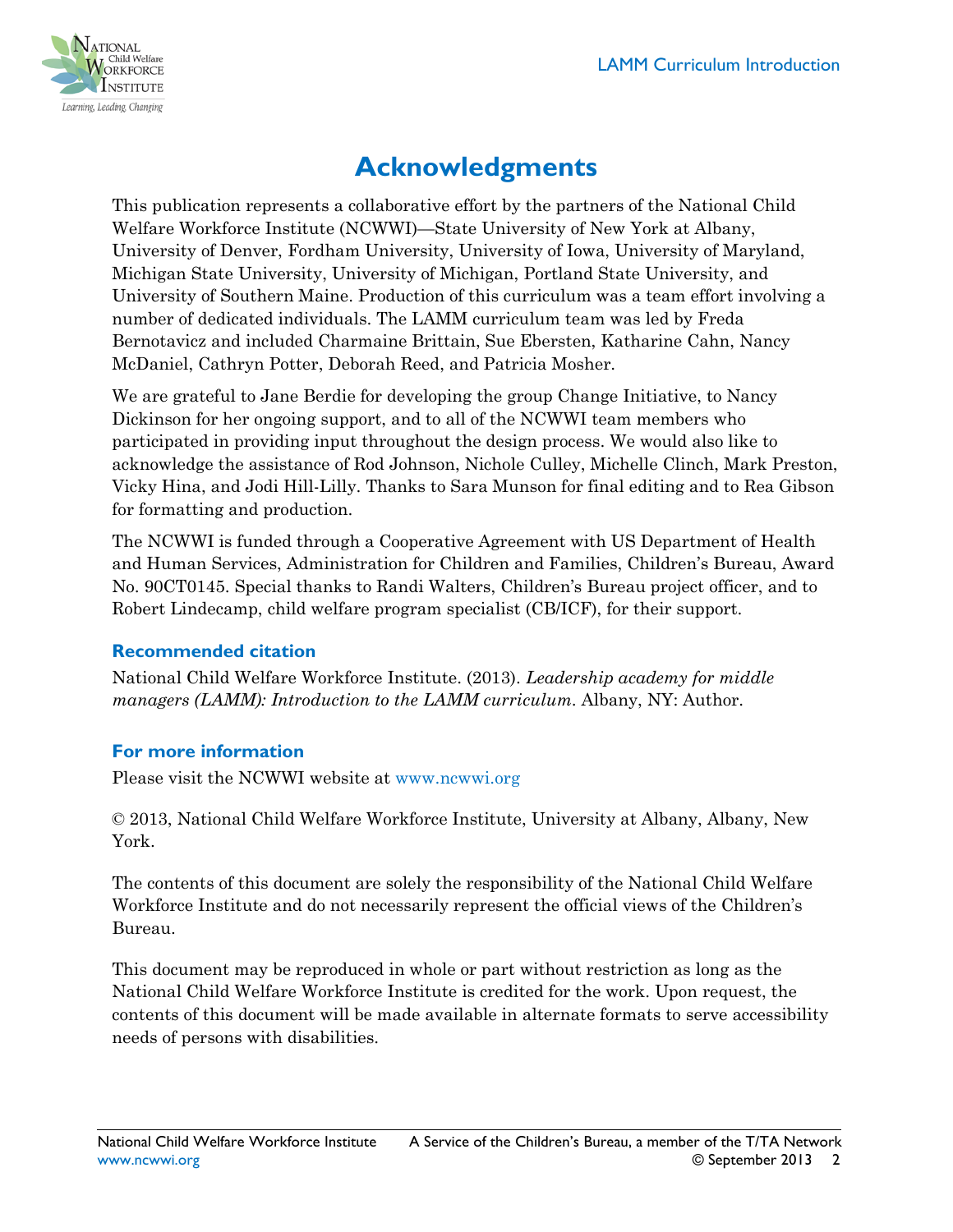

# **Table of Contents**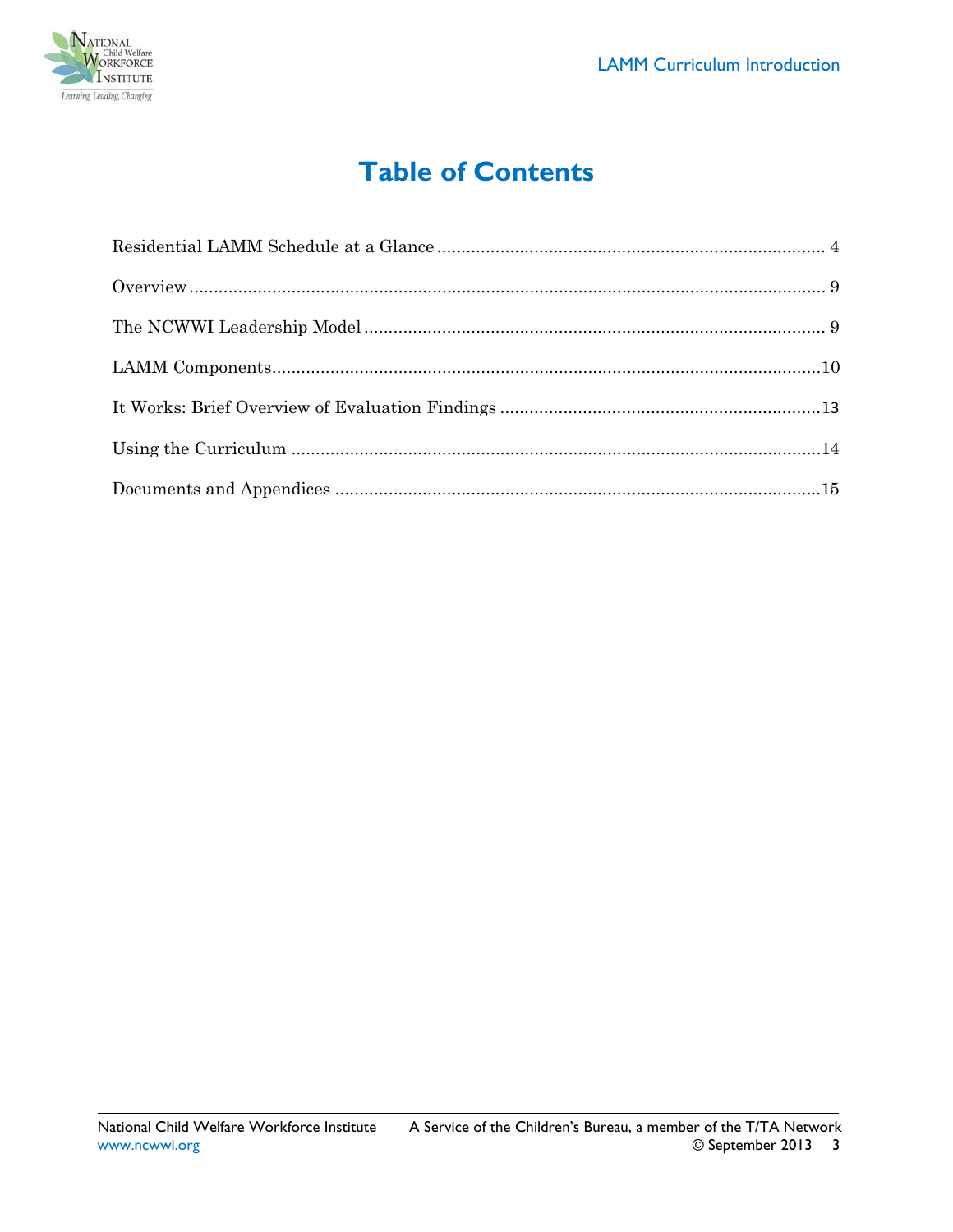

# **Residential LAMM Schedule at a Glance**

#### <span id="page-3-0"></span>**Sunday Module: Sunday Evening at a Glance**

- I. Welcome, Introductions, and Overview of the Week
- II. Description of the Training
- III. Evening Trainer Activities

#### **Module I: Day One at a Glance**

- I. Overview and Review of Day's Activities
- II. Unit 1: Leadership in Child Welfare
	- a. Group Agreement for Participation
	- b. Whitewater Activity
	- c. Leading in Child Welfare
	- d. Introduction to Middle Managers as Leaders
	- e. Making the Distinction Between Managers and Leaders
- III. Unit 2: The NCWWI Leadership Model
	- a. Presentation on the Leadership Model
	- b. Large Group Application of Leadership Quadrants to Group Change Initiative
	- c. Small-Group Application of the Leadership Model to the Group Change Initiative

#### Break

- d. Large Group Application of the Leadership Pillars to the Group Change Initiative
- e. Sharing Individual Change Initiatives
- f. Applying the Leadership Model to Individual Change Initiatives
- g. Partner Activity
- h. Reconvene
- i. Summarize Model

#### Lunch

- IV. Unit 3: Strength-Based Leadership
	- a. Activity
	- b. The Leadership Challenge—Leading with Strengths
	- c. Strength-Based Assessment
	- d. Leaders Need Followers
	- e. Collective Talents of a Team
	- f. Feedback and Summary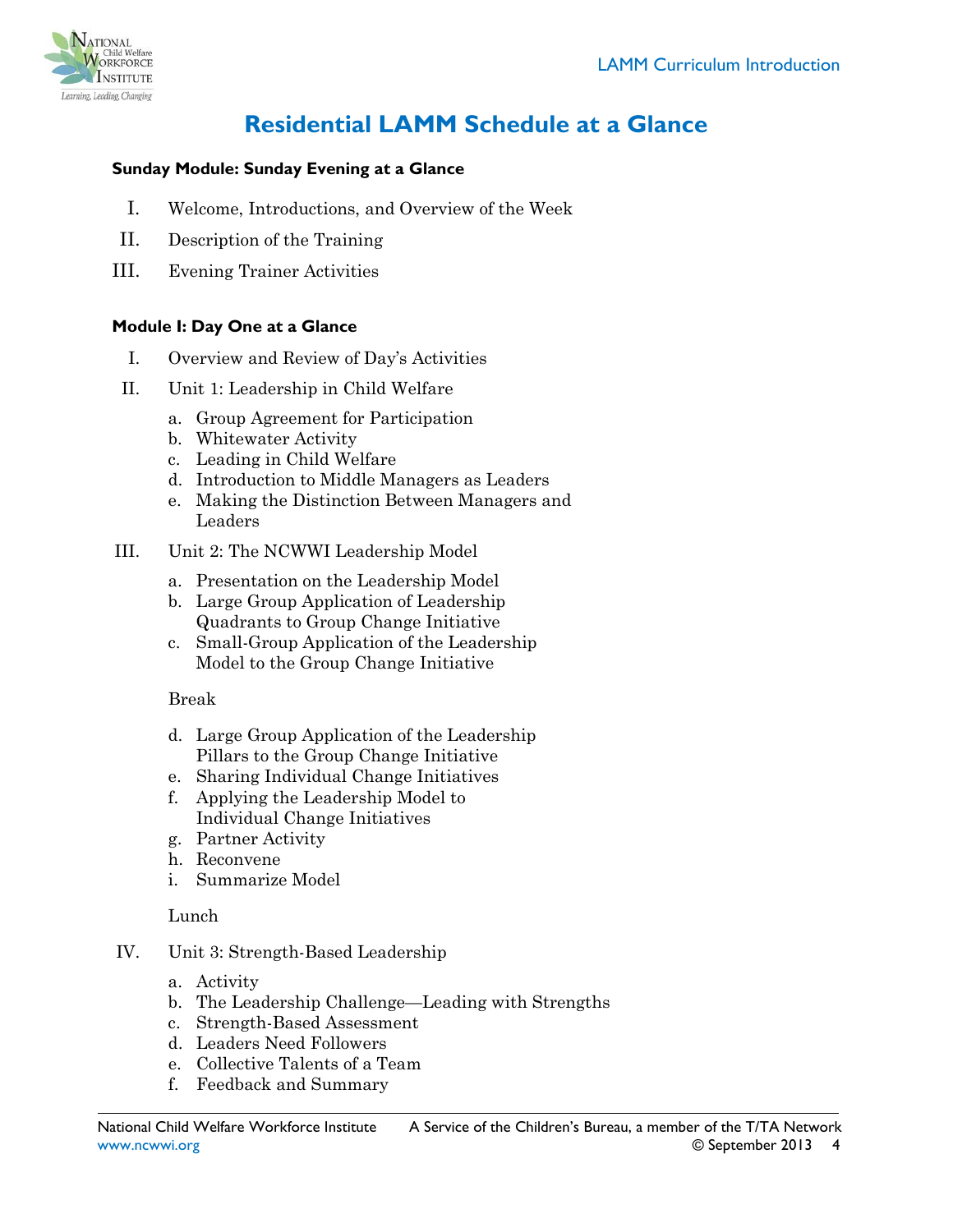

Break

- V. Unit 4: Adaptive Leadership
	- a. Technical and Adaptive Work
	- b. Applying Adaptive Leadership to the Group Change Initiative
	- c. Behaviors of Adaptive Leadership
	- d. Summarize
- VI. Unit 5: Learning Circle
	- a. Learning Circle
	- b. Review of the Day

#### **Module II: Day Two at a Glance**

- I. Opening and Review of Day's Activities
- II. Unit 6: Stages and Drivers in Implementing Change
	- a. Opening Discussion and Introduction to the NIRN Framework
	- b. Considering the "What"
	- c. Surfing in Service of the What
	- d. Introduction to CW T/TA
	- e. Reviewing the NIRN Stage Model

#### Break

- f. Implementation Drivers
- III. Unit 7: Communicating and Implementing Vision
	- a. Leader's Role as Keeper of the Vision
	- b. Group Change Initiative (Terry's Vision Statement)
	- c. Individual Change Initiative Vision Statements

#### Lunch

Individual Change Initiative Vision Statements, Continued

- IV. Unit 8: Implementing Change
	- a. Designing Change Initiatives that Work

#### Break

- b. Small-Group Consultations
- c. Roles People Play
- V. Unit 9: Learning Circle
	- a. Learning Circle
	- b. Review of the Day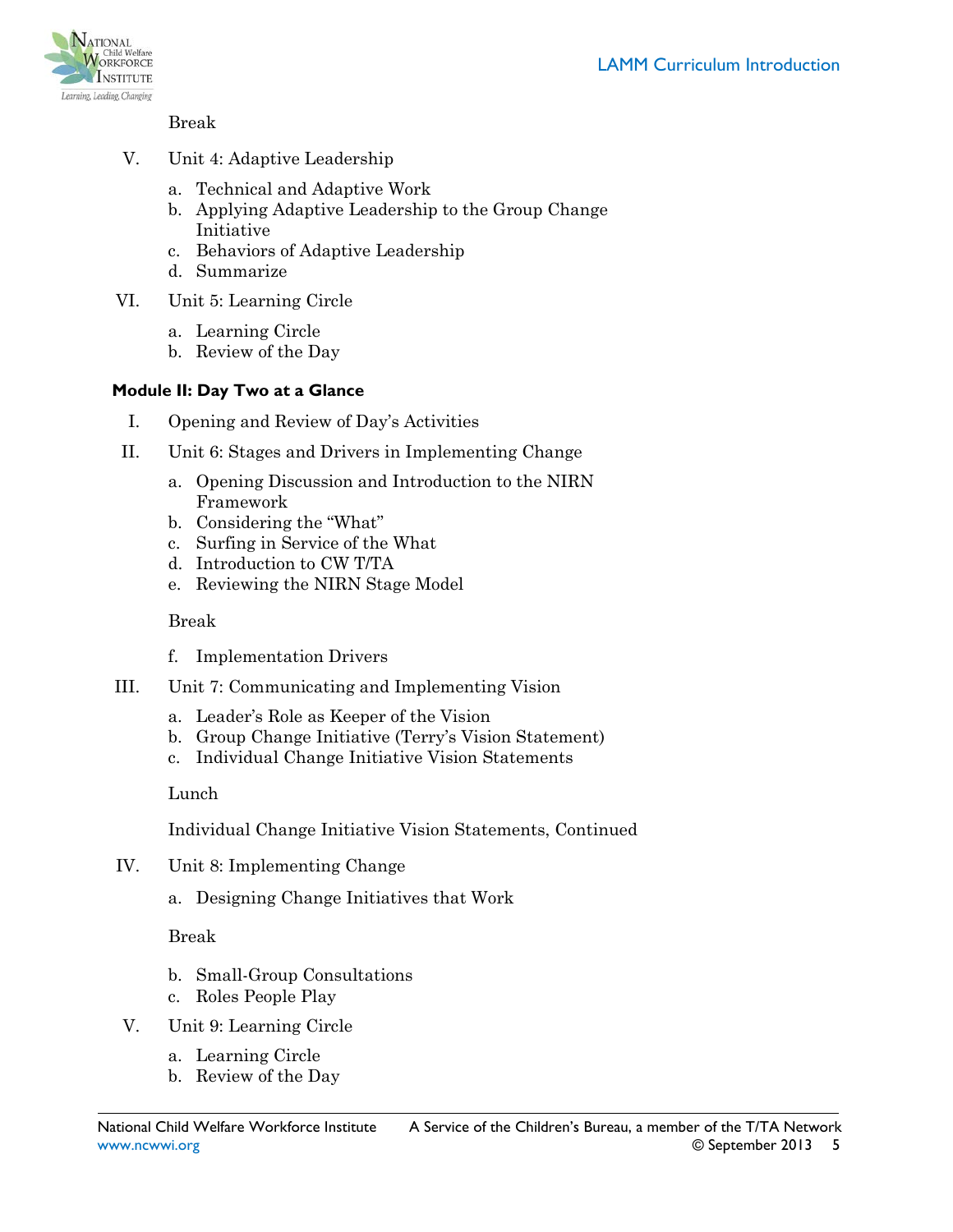

#### **Module III: Day Three at a Glance**

- I. Opening and Review of Day's Activities
- II. Unit 10: Introduction to Leading in Context
	- a. Introduction to Leading in Context
	- b. Ecomap of Group Change Initiative
	- c. Applying the Ecomap to Individual Change Initiatives
	- d. Ecomap Walk-Around Activity

#### Break

- e. Differences in World Views
- f. Cultural Humility
- g. Apply Concepts of Cultural Humility to Group Change Initiative
- h. Skill Application to Individual Change Initiatives
- i. Summary

Lunch

- III. Unit 11: Orchestrating Conflict
	- a. Orchestrating Conflict
	- b. Orchestrating Conflict Paired Discussion
	- c. Regulating the Temperature Activity
	- d. Regulating the Temperature Group Discussion

Break

- IV. Unit 12: Partnering with Families
	- a. Family Partnerships: Ruth's and Angela's Stories
	- b. Application to Change Initiatives
	- c. A Closer Look
	- d. Family Partner Closing/Questions
- V. Unit 13: Learning Circle
	- a. Learning Circle
	- b. Review of the Day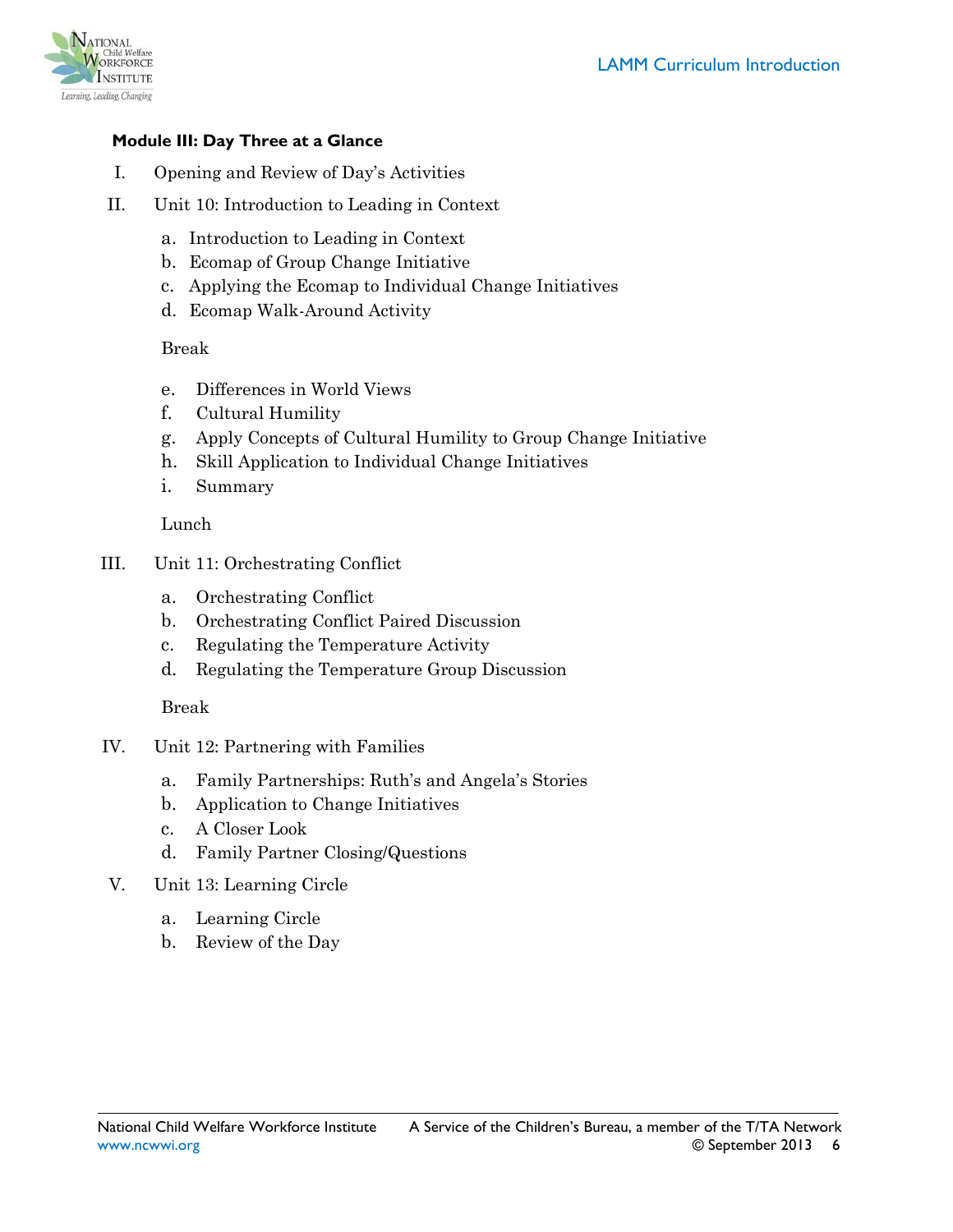

#### **Modules IV and V: Day Four at a Glance**

- I. Opening and Review of Day's Activities
- II. Unit 14: Leadership Role in Creating an Organizational Culture of Results
	- a. Leadership Role in Creating an Organizational Culture of Results

Break

- III. Unit 15: Performance Measurement and Your Change Initiative
	- a. Performance Improvement Cycle
	- b. Using a Logic Model
	- c. Logic Model and Personal Change Initiatives
	- d. Measurement and Personal Change Initiatives
	- e. Learning and Action Plan Journal

Lunch

- IV. Unit 16: Workforce Development and Implementing Change
	- a. Introduction
	- b. Key Issues in Workforce Development
- V. Unit 17: The Role of Agency Leadership in Workforce Development
	- a. Foundations of Workforce Development
	- b. Promising Practices in Workforce Development
	- c. Walkabout

Break

- d. Large Group Review
- VI. Unit 18: Accomplishing Group Goals
	- a. Teams
	- b. Cultural Responsiveness and Leveraging Diversity
	- c. Large Group Debrief
- VII. Unit 19: Leader's Demonstrated Commitment
	- a. Learning Circle
	- b. Review of the Day
	- c. Workforce Development Fair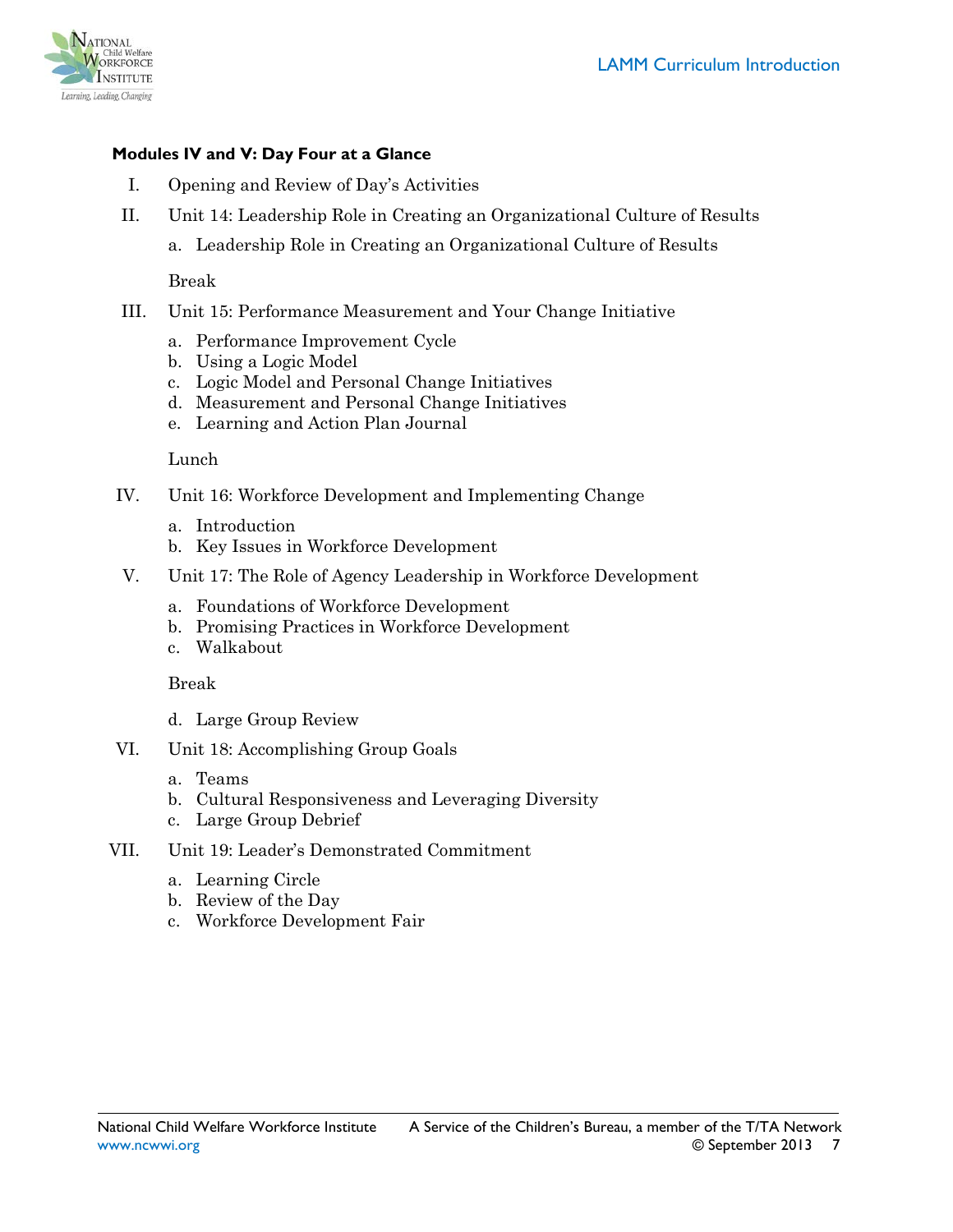

#### **Module VI: Day Five at a Glance**

- I. Opening and Review of Day's Activities
- II. Unit 20: Change Initiative Presentations Break

Unit 20: Change Initiative Presentations continued

- III. Small-Group Discussion Reconvene
- IV. Unit 21: Leadership Resilience and Continuous Learning
	- a. Understanding Resilience
	- b. Revise Learning and Action Plan Journal
- V. Online Evaluation

Lunch

- VI. Unit 22: Leadership Academy
	- a. Introduction to Peer Networks, LAS and NCWWI
	- b. Closing Event
	- c. Closing Comments from the Training Team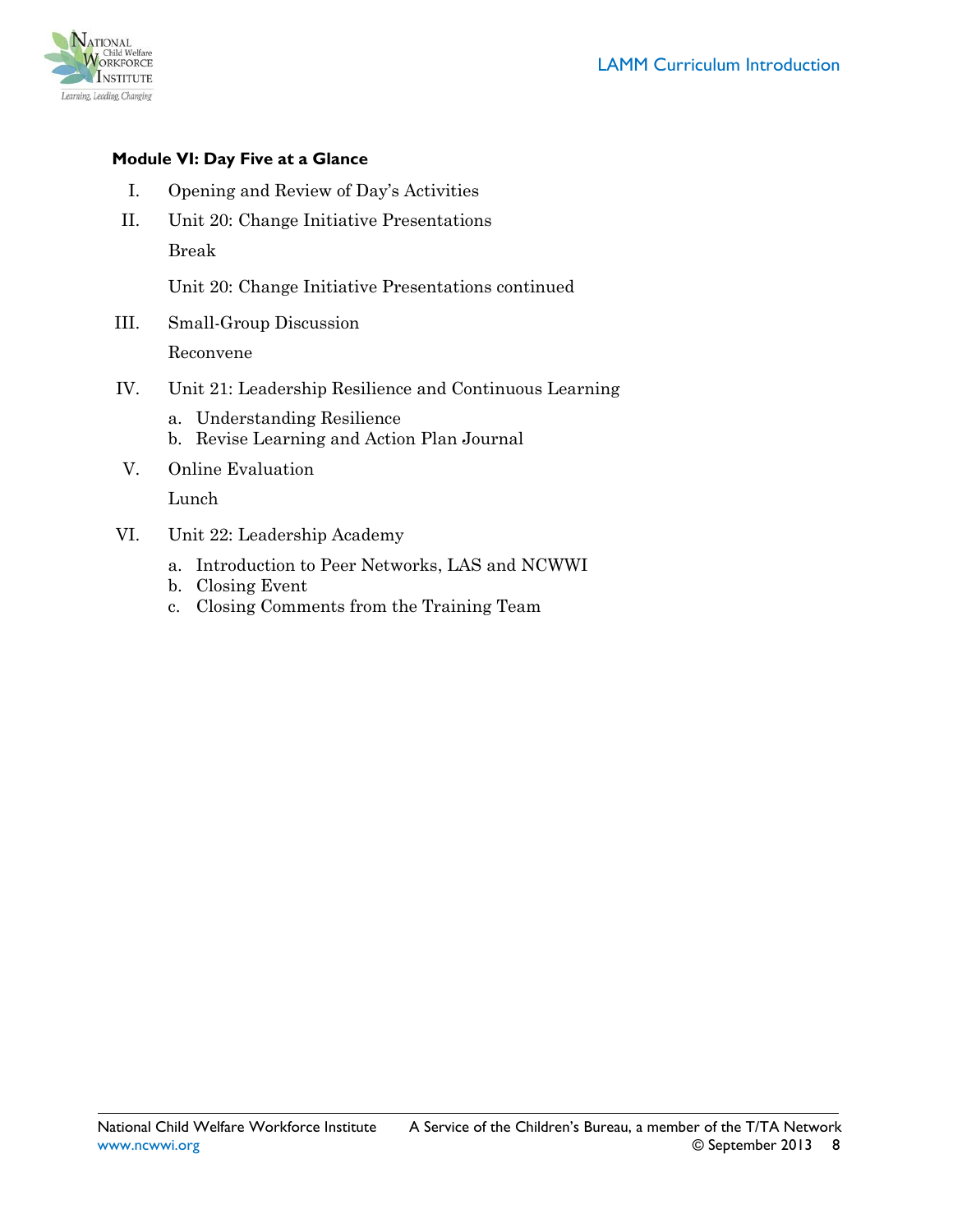

# **Overview**

<span id="page-8-0"></span>No work is more important than the work of child welfare. The many and complicated pressures vulnerable children, youth, and their families face, along with the turbulent time in which we live and work, translate to significant and persistent challenges. The world of child welfare is rapidly changing and highly variable. The skills needed in the workforce are constantly evolving. This condition, sometimes referred to as "permanent whitewater," compels the need for leadership development.

Effective leadership today requires the ability to be adaptive, flexible, and collaborative. Middle managers have an essential role as leaders in the transformation of child welfare. In particular, they must have the skills to lead change, along with workforce engagement and development. That's why the National Child Welfare Workforce Institute (NCWWI), through a cooperative agreement with the Children's Bureau, developed a series of programs that supports the development of child welfare leaders with the goal of building the capacity of the nation's child welfare workforce to promote positive change and improve outcomes for children, youth, and families.

The Leadership Academy for Middle Managers (LAMM) is one of those programs. Based on a model of leadership that is a match for this new world, the NCWWI developed LAMM as a national training program for middle managers who work in public and tribal child welfare systems and in private agencies under contract with a state or county child welfare agency. This competency-based training prepares leaders for the environment of constant change and equips them with new information, skills, and hands-on opportunities to apply practices and principles based on an empirically informed Leadership Model. The purpose of this curriculum is to prepare middle managers to lead meaningful change in our nation's ability to serve our most vulnerable children, youth, and families.

This introduction gives an overview of the LAMM curriculum content and describes components of the LAMM program, as well as recommended delivery methods.

## **The NCWWI Leadership Model**

<span id="page-8-1"></span>The LAMM curriculum centers on a model of leadership and accompanying competencies developed by NCWWI. The online Introductory Module, which participants view prior to coming to the residential program, describes the NCWWI Leadership Model. Trainers also present the Leadership Model during the Sunday night on-site meeting and at the beginning of each training module. The full Leadership Model and Competency Framework are available to review and download from the NCWWI website [\(www.ncwwi.org\)](http://www.ncwwi.org/).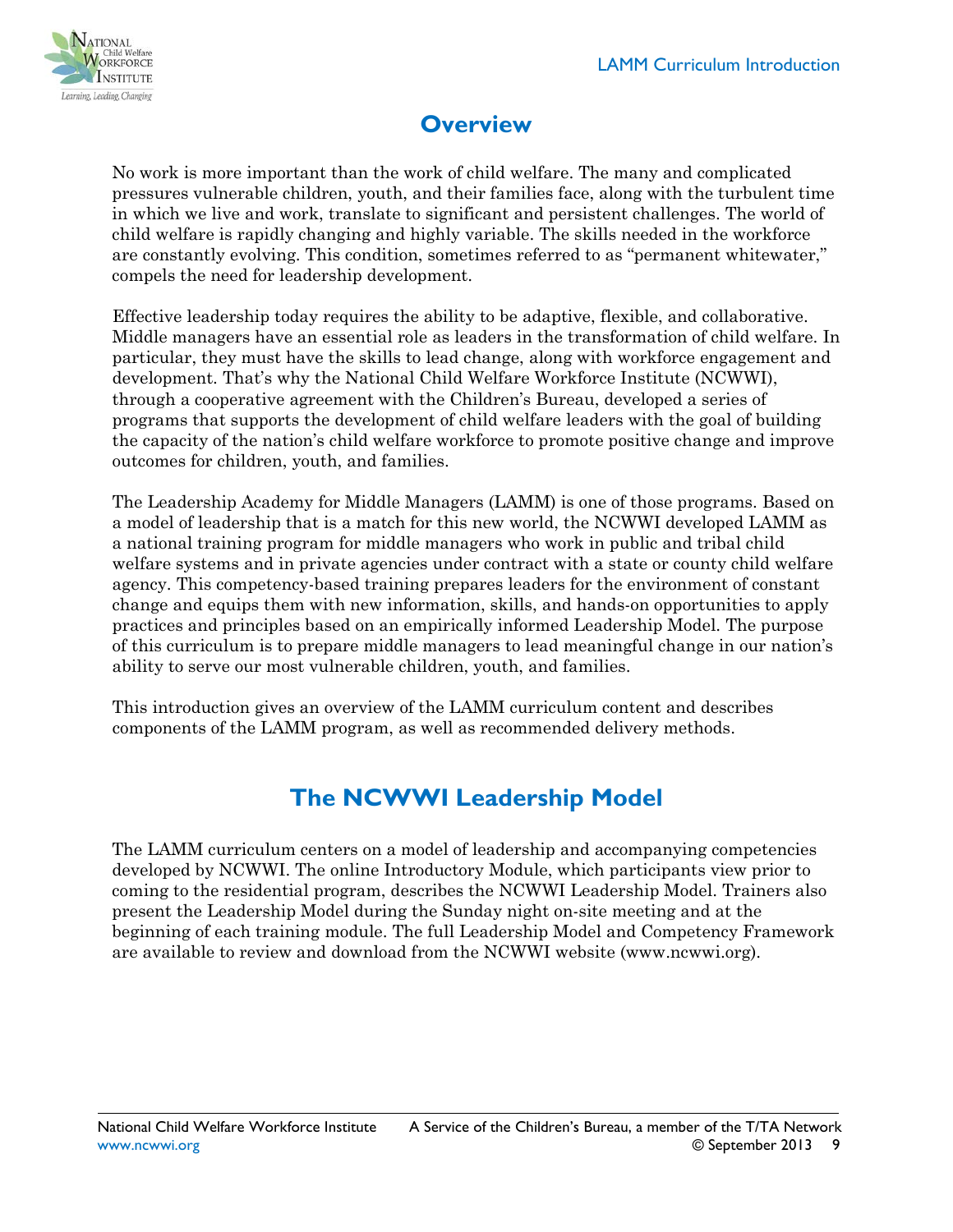

# **LAMM Components**

<span id="page-9-0"></span>While it may be tempting to think of LAMM as just a one-week residential training, this comprehensive program actually consists of three parts:

- A. Preparation and pre-training coaching
- B. Residential training and coaching
- C. Post-training coaching, Peer Network, and distance learning opportunities

The effectiveness of LAMM relies on the faithful delivery of all three components in sequence. This part of the introduction reviews the core components of each part of LAMM.

#### **A. Preparation for LAMM**

#### *1. Recruitment of LAMM participants*

The LAMM is not for everyone. This is not a "basic management" curriculum, though both recently appointed and more experienced middle managers will find value in the training. Whether new or experienced, selected middle managers are those who have demonstrated the desire and ability to grow and change, and in whom the agency places confidence. In order to participate fully, managers must have the authority and responsibility to implement mission-driven, strategic change initiatives that have been prioritized by agency leadership.

Nomination and selection of LAMM participants is a collaborative process. Recommendations are solicited from individuals and groups that support systems change in child welfare, such as the Regional Children's Bureau offices and National Resource Centers. State, county, and tribal leaders and executives take those suggestions into account when making the final recommendation of nominees from their state, within the parameters provided by the LAMM and approved by the Children's Bureau. See the welcome letter example in the appendix for detailed information on pre-LAMM expectations.

Working with agency and tribal child welfare leaders creates the opportunity to choose middle managers who share a similar level of knowledge and ability, as well as similar authority and responsibility. The LAMM curriculum content then can be trained at a consistently high level, keeping participants interested and involved in the creative application of the learning. Participants are more likely to build peer networks with others who share a similar level of accountability and experience.

#### *2. Selection of a Change Initiative*

The learner's Change Initiative—a program or project the middle manager is accountable for implementing—is the center of the entire LAMM experience. Applicants describe the Change Initiative on which they will focus during LAMM. Applying lessons learned to a concrete, real-world situation makes learning much more powerful in the long run, and increases the immediate value of the training for both the manager and his or her agency.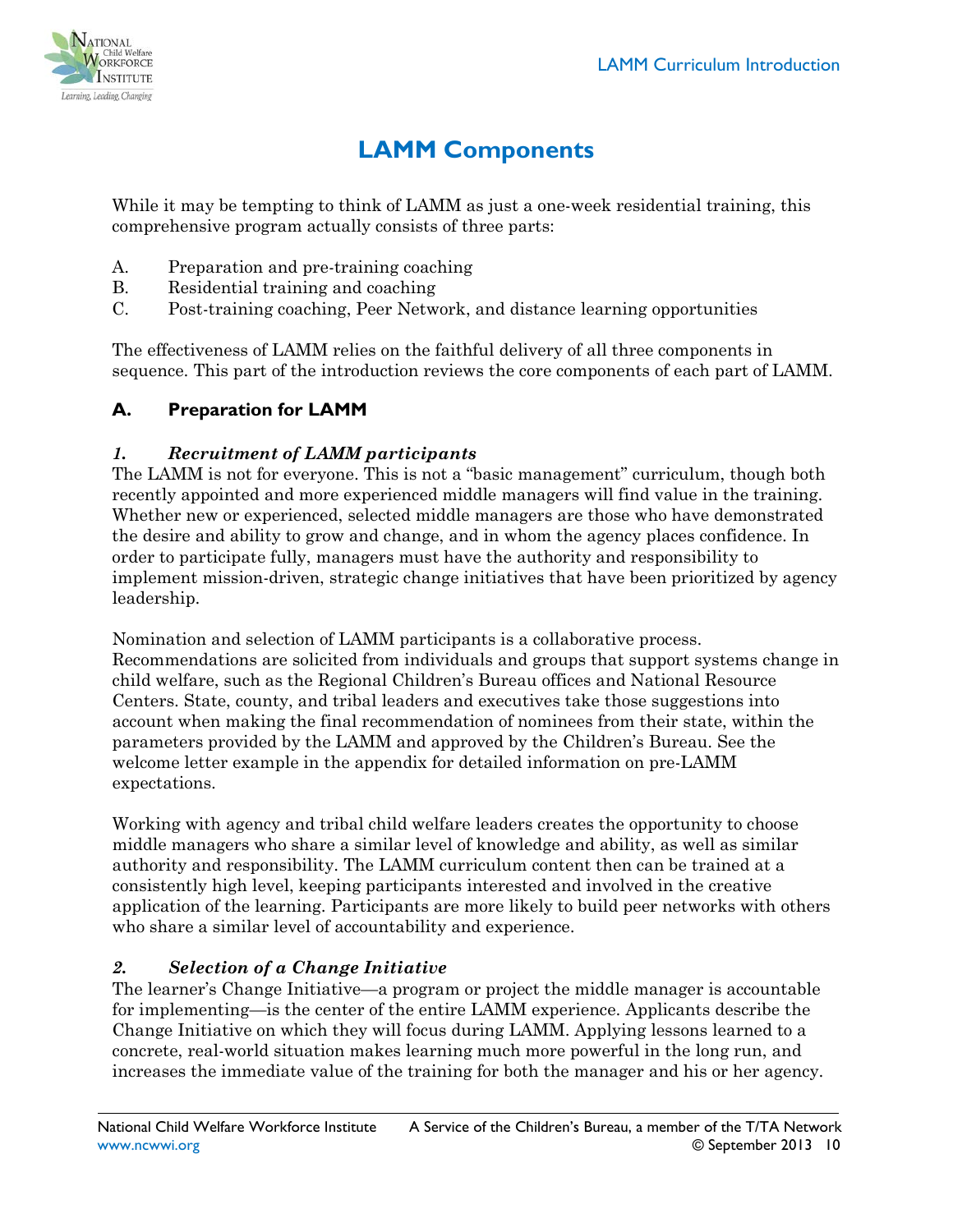

The Change Initiative should involve the participant in a lead role, and state or tribal leadership should support the Change Initiative as a priority. Change Initiatives often include state or tribal priorities such as a strategic plan, a systems change plan, or a program improvement plan. Examples of previous initiatives include: development and implementation of evidence-based practices, implementation of training programs for supervisors, development of infrastructure to support tribal ability to meet the needs of tribal children and families, and implementation of family team decision making and permanency roundtables. The selected Change Initiatives may be regionally or county based and should have the potential to impact system-wide change and improve child welfare outcomes.

Some states and tribes send a team of participants, each of whom plays a distinct leadership role in the same initiative for that jurisdiction. In these cases, each manager leads a portion of the Change Initiative or carries the change forward in a specific program area or division. Participants continue to develop their individual strategies and can then work together upon their return to assure model fidelity, continuity, and consistency across the implementation process.

#### *3. Online learning preparation*

Learners must prepare for LAMM in advance so they can enter the training (a) confident about all logistical arrangements and (b) conversant in the basic concepts of LAMM. Email and online preparation addresses these points and also includes a learner assessment related to the evaluation. Good preparation assures that learners are on a level playing field during the residential week.

- a. Logistical preparation. Participating middle managers receive detailed travel and lodging information in advance.
- b. Content preparation. Learners are expected to spend approximately 10 hours doing assigned pre-work, including an online leadership assessment and a web-based *Introductory Module*, which provides an overview of the curriculum content and offers the opportunity to reflect on the LAMM and its relationship to the National Child Welfare Workforce Institute.

#### *4. Coaching to support preparation*

Each participant receives one-on-one readiness coaching. Trainer/Coaches schedule up two calls with each of the middle managers before the residential training to confirm understanding of the Leadership Model and make sure the participant has a clear understanding of how they will incorporate their Change Initiative into the work ahead. Readiness coaching also engages participants in a positive relationship and diminishes distracting concerns regarding travel or accommodations; familiarizes participants with the training schedule and content; sets a tone for the training that emphasizes reflection and critical thinking; and communicates the importance of the leadership agenda.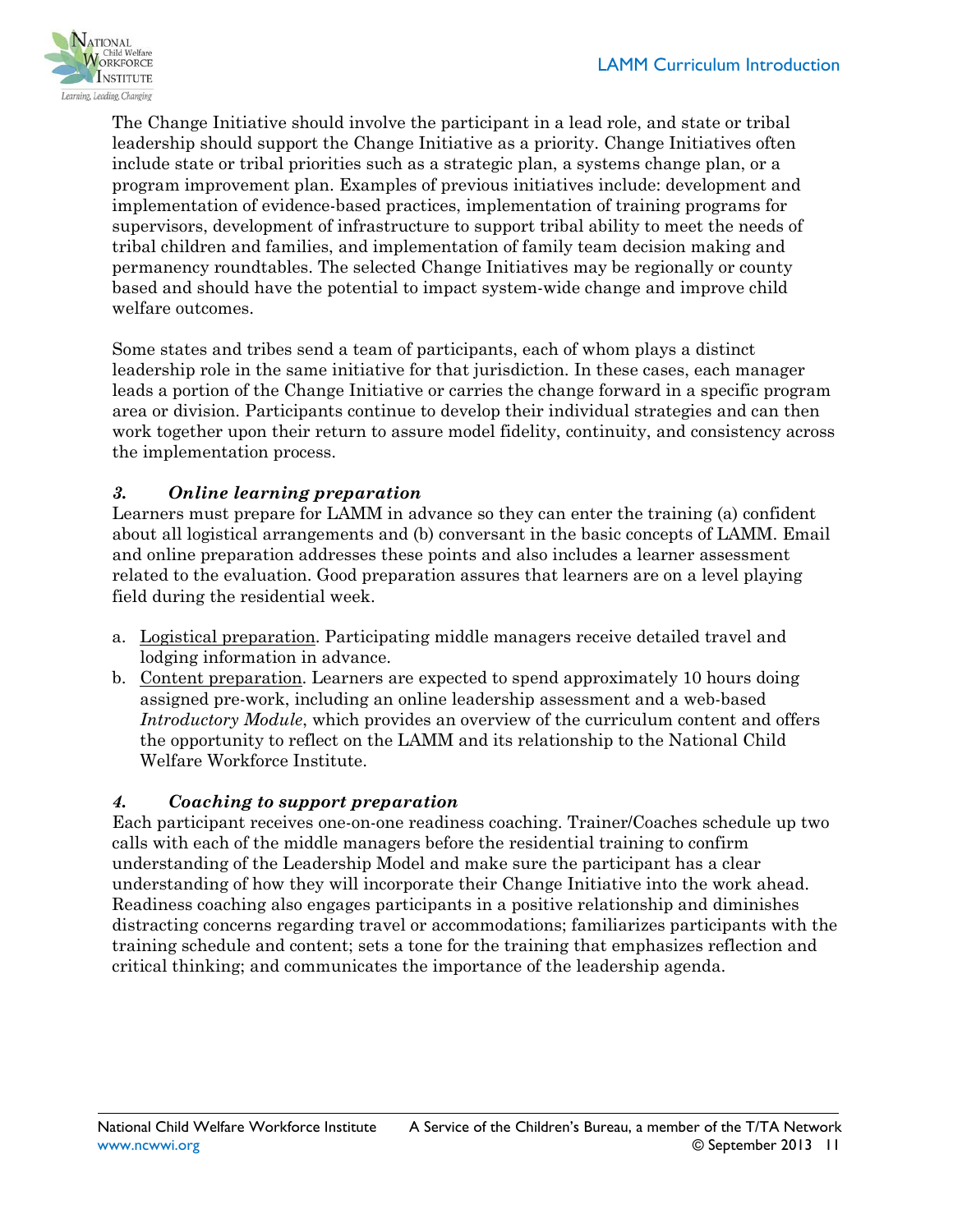

#### **B. Residential training delivery and coaching**

#### *1. Selection of trainers*

LAMM has demonstrated success in providing a learning environment in which middle managers feel motivated and supported to take risks in pursuit of the technical and adaptive challenges of leading sustainable systems change.

It is important to select experienced trainers with a sophisticated understanding of child welfare and child welfare management. Credible LAMM trainers will have a working knowledge of the programs that address the needs of children, youth, and families, the workforce, stakeholders, funding, and political dynamics. They will have been in management or worked closely with managers. They will have been involved in systems change themselves and have an informed knowledge of the dynamics of systems change from a management perspective so that they can add examples from their own experience and listen sensitively to participants.

We recommend building a team of trainers with a variety of presentation styles. Selecting trainers who reflect the cultural range and different learning styles of participants enhances the learning environment. Effective LAMM trainers will understand adult learning preferences and be able to address and deliver training through the different modalities. Because this is a scripted curriculum, it will be important for trainers to be willing to follow a script and to bring it alive with their own experiences.

Trainers who also provide coaching before, during, and after the residential LAMM are often better able to provide continuity with the LAMM content and build on existing relationships with LAMM participants.

#### *2. Use of multiple training modalities*

To support a range of adult learning styles, trainers deliver the LAMM curriculum through multiple training modalities. LAMM includes lectures, large- and small-group dialogue and discussions, self-directed Learning Circles, activities focused both on a shared Change Initiative example and application to individual Change Initiatives, role plays and other opportunities for skill practice, a Learning and Action Plan Journal for daily review and reflection, and individual coaching. Each participant prepares for and delivers a presentation to a small group at the end of the week.

Specifically, these multiple delivery modalities include the following:

- Minimal lecture time, with built-in opportunities to contribute through large- and small-group discussions and feedback.
- Activities that provide opportunity for learning by doing, sharing, and practicing new tools and strategies.
- The Terry Jackson Fatherhood Change Initiative, a standardized case study used throughout the training as a template for learning, serves as the focus of one role play and several application exercises. The curriculum introduces the case study in the pre-work, and additional details are added throughout the training. Participants receive the full case study with the package of training materials.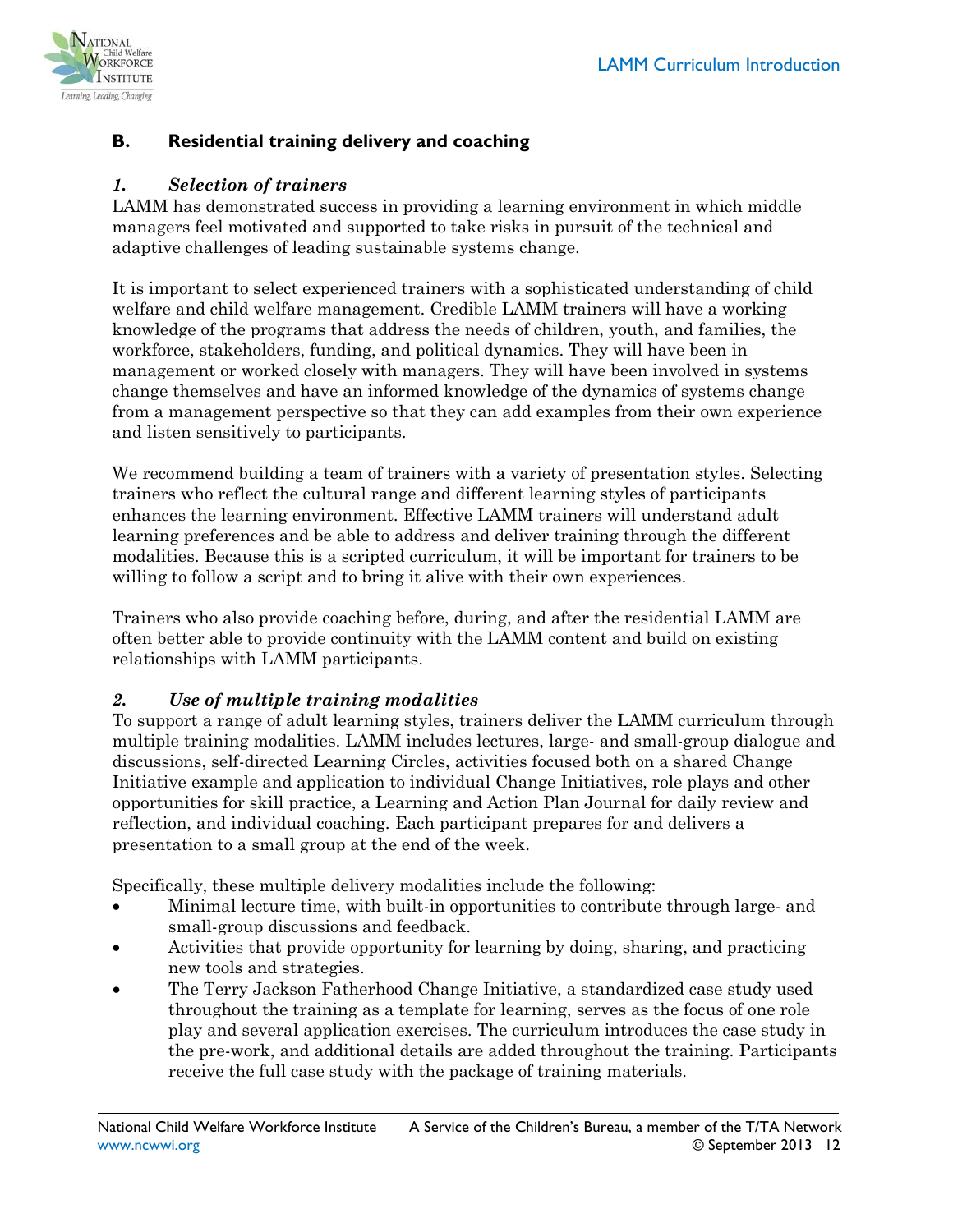

- Learning Circles of six to eight participants created on the first day meet at the end of each day for 30-60 minutes. They are self-directed, and discussion questions are provided for groups that choose to use them (most circles follow their own line of inquiry and connection).
- Participants construct Learning and Action Plan Journals with a brief review of the day's content, providing for self-reflection and written observations. These journals are for participant use only.
- Participants receive coaching during the residential LAMM by trainers and other professionals who are present. Participants may choose to focus on any of the training content they would like to explore more deeply and/or use coaching for further development of their individual Change Initiative. Small-group coaching is also available, particularly for state or tribal groups focused on the same initiative.
- The Change Initiative presentation on the closing day is the "grand finale" of the training and offers skill practice in public speaking and engagement of stakeholders. Participants give a 10-minute briefing to fellow participants, followed by another 10 minutes for questions and strength-based feedback. Preparation of the presentation is an incremental process throughout the week and should reflect the impact of content on the development of the manager's thinking and implementation plan.
- Trainer fidelity to the curriculum allows for a consistent pace for learning, coverage, and integration of the content and effective evaluation.

#### **C. Post-training coaching, peer networking, and distance learning opportunities**

LAMM coaching is a structured process in which a coach uses specific strategies to help middle managers become more skilled and effective leaders and better able to implement sustained change through self-awareness, assessment, and practice. Following the residential training, post-training coaching supports the transfer of learning to the workplace. Post-training coaching is available to all LAMM participants. The participant establishes coaching goals and negotiates a schedule for calls with the coach. Typically, coaching is one hour a month by phone over a period of six months.

A manual describing the LAMM coaching approach is available separately.

Group and peer coaching are also available to all participants. Content webinars with extensive peer sharing and  $Q \& A$ , and discussion-based coaching webinars for small groups of six to eight managers, provide ongoing peer support and sharing, as well as deeper exploration into LAMM content.

Webinar topics include: Cultural Humility, Adaptive Leadership, Collaboration, Leading for Results, Workforce Development, and others identified by participants. The LAMM team also has provided support for participants dealing with similar challenges or implementing similar initiatives.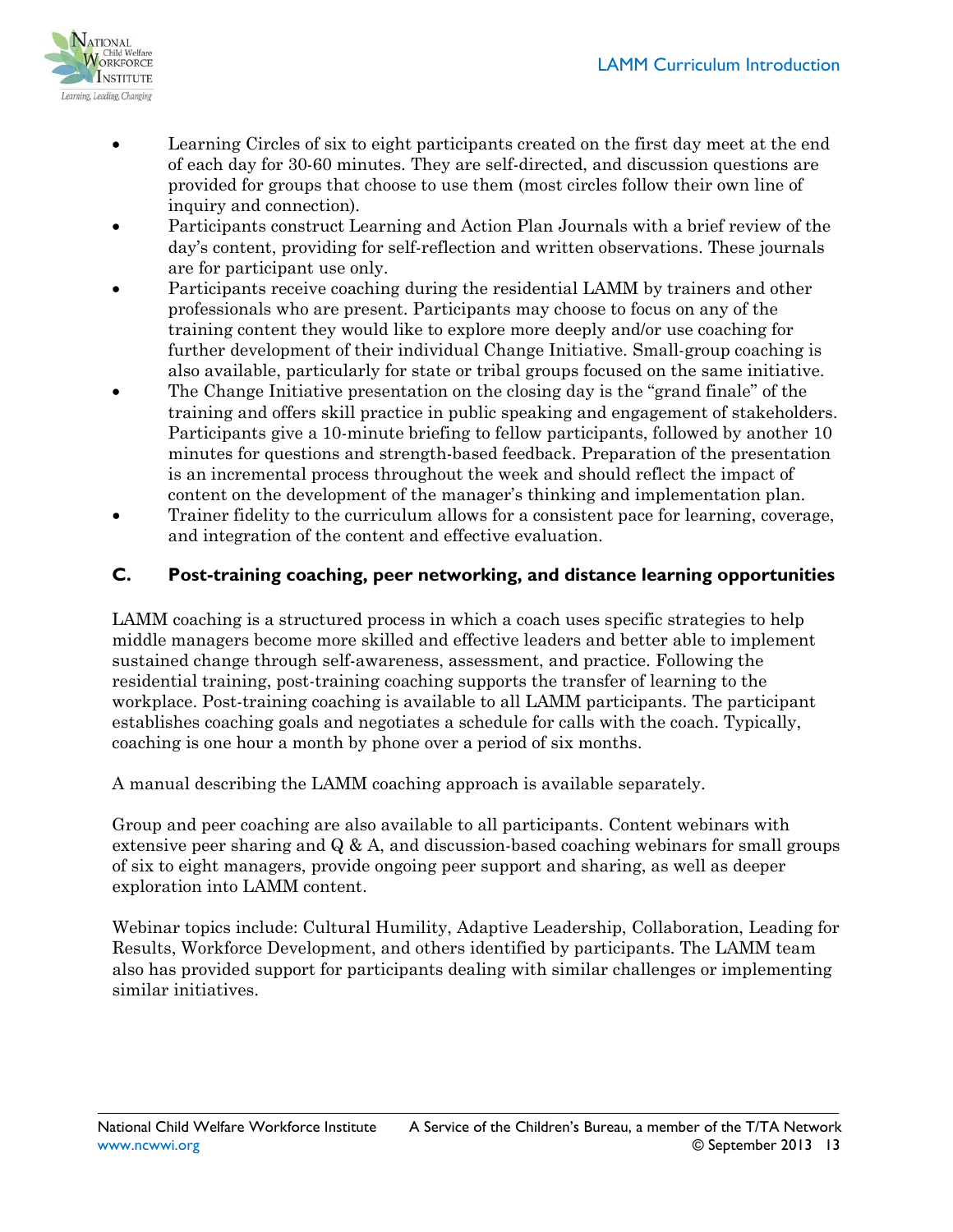

# **It Works: Brief Overview of Evaluation Findings**

<span id="page-13-0"></span>Rigorous evaluation of the LAMM's competency-based training has confirmed that, when delivered as designed, the training produced results in terms of increased competencies and success with systems change initiatives. This was true particularly when post-training supports were in place through coaching and agency support.

The evaluation used a pre-post-follow-up design. In a survey completed before coming to the training, participants rated their skills on training competencies. At the conclusion of the residential LAMM, participants again rated their skills on the competencies. Follow-up surveys completed at three, six, and 12 months following the residential LAMM explored participants' ability to use the skills and implement Change Initiatives. All assessments also tracked agency support for transfer of learning.

LAMM has been successful in all aspects of the training. Participants report a high overall satisfaction with LAMM and significant overall competency gains. Middle managers who received coaching and communicated with LAMM peers reported significantly higher competency gains and were more likely to implement their Change Initiatives, compared with managers without coaching or peer support. Managers with peer and supervisory support in their workplace also reported greater success with implementation of Change Initiatives.

During LAMM, participants completed daily evaluations that then informed the training team of participants' comfort, interest, and concerns or questions, which trainers could address in turn during the training. Even if this kind of rigorous, competency-based evaluation is not available to a jurisdiction wishing to implement this curriculum, trainers should strongly consider administering some kind of daily evaluation to capture and address participant feedback. In this way, LAMM delivery reflects value for the resultsoriented leadership and adaptive work that it teaches to middle managers.

## **Using the Curriculum**

<span id="page-13-1"></span>The components of the LAMM curriculum are available in the following online documents:

- Trainer modules
- Participant PowerPoint slides
- Handouts
- Resources
- Terry Jackson Fatherhood Change Initiative example
- LAMM Coaching Manual

At the LAMM training, participants use laptops to access and use the materials in the training room. Participants enter notes electronically on both PowerPoint slides and handouts. To enable the use of laptops, trainers must prepare materials such as participant PowerPoint slides, handouts, and resources in a flash drive or portal format for participants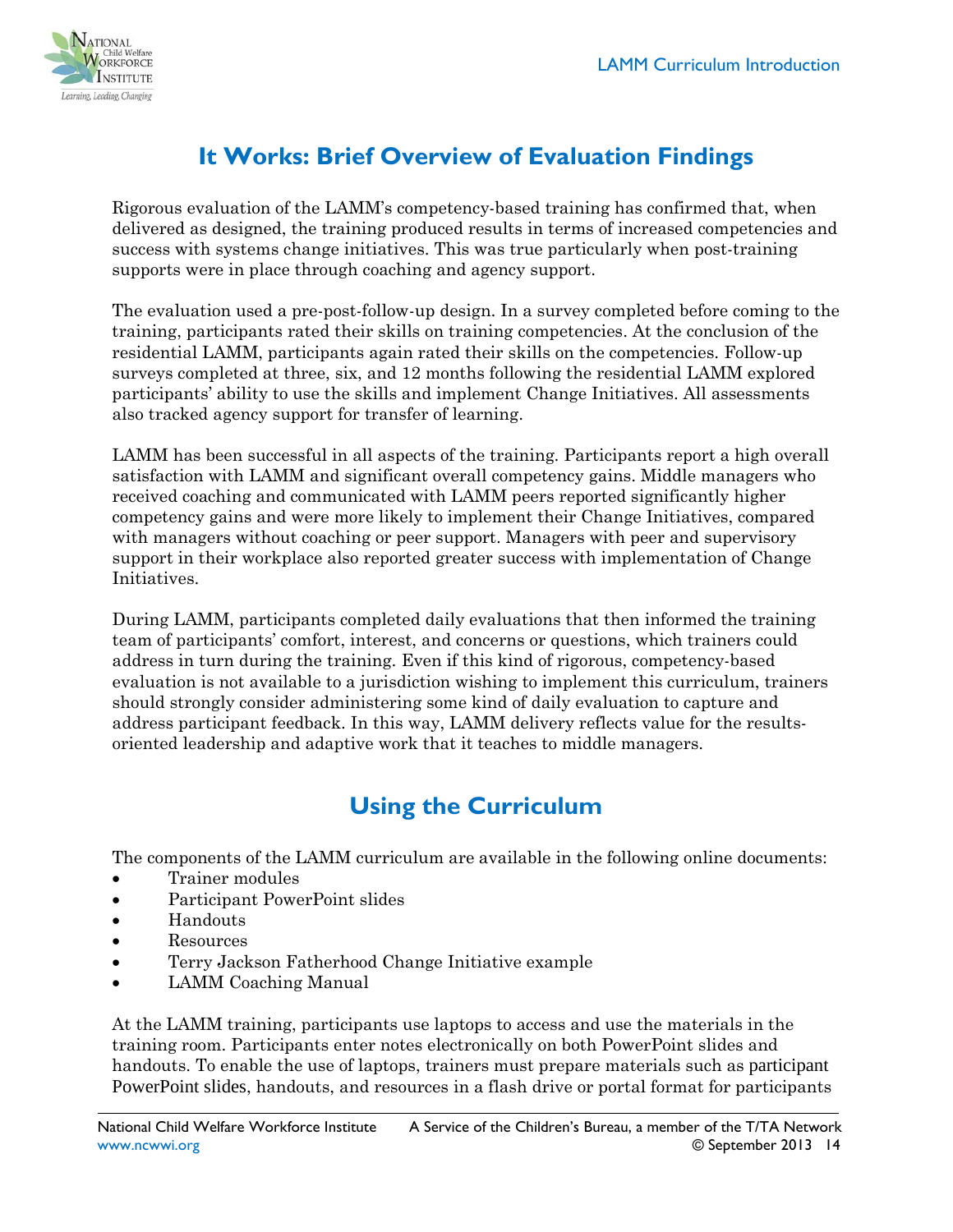

to download onto their laptops before the first day. Technical assistance is available to help with this process.

**Trainer modules** lay out a pathway for trainers to follow each day or portion of a day and include information, scripts, and notes that support the training process. Only trainers receive these modules.

Trainers use **participant PowerPoint slides**, which also are available to participants. Often, participants write notes on the notes section of each slide for future reference. The group can toggle between slides, handouts, and other resources as the discussion moves back and forth between the documents.

**Handouts** contain learning materials for each day in sequence. Participants open the handout document and scroll down to find all handouts for Module One, then all handouts for Module Two, and so forth. Handouts are numbered by Module and Handout.

**Resources** include many documents to support the training. Some resources are specific tools to support the training process, and others are reference documents. Included in the resource file are: LAMM Schedule at a Glance, Curriculum Outline and Competencies, Acknowledgments, Curriculum References, NCWWI Leadership Model and Competencies, and the Learning and Action Plan Journal.

The **Terry Jackson Fatherhood Change Initiative** is a stand-alone document provided in the pre-work that participants use in activities throughout the training.

The **LAMM Coaching Manual** describes the LAMM Coaching Program in detail. It is a tool that supports effective Readiness Coaching, Residential Training Coaching, and Post-Training Coaching.

#### **Technical Assistance for LAMM Implementation**

The faithful delivery of the full LAMM program, as described above, requires a commitment of time, talent, and resources. The LAMM team at Portland State University is available to provide technical assistance for LAMM implementation. Please contact Deborah Reed, LAMM Project Manager, at [Deborah.reed@pdx.edu](mailto:Deborah.reed@pdx.edu) for more information.

### **Documents and Appendices**

- <span id="page-14-0"></span>• Trainer curriculum
- Handouts
- Participant PowerPoint slides
- Resources
- LAMM Coaching Manual
- Notification and readiness materials:
	- o Example of a welcome letter, which includes detail of pre-work and links for access to training materials
	- o Pre-work instructions for trainers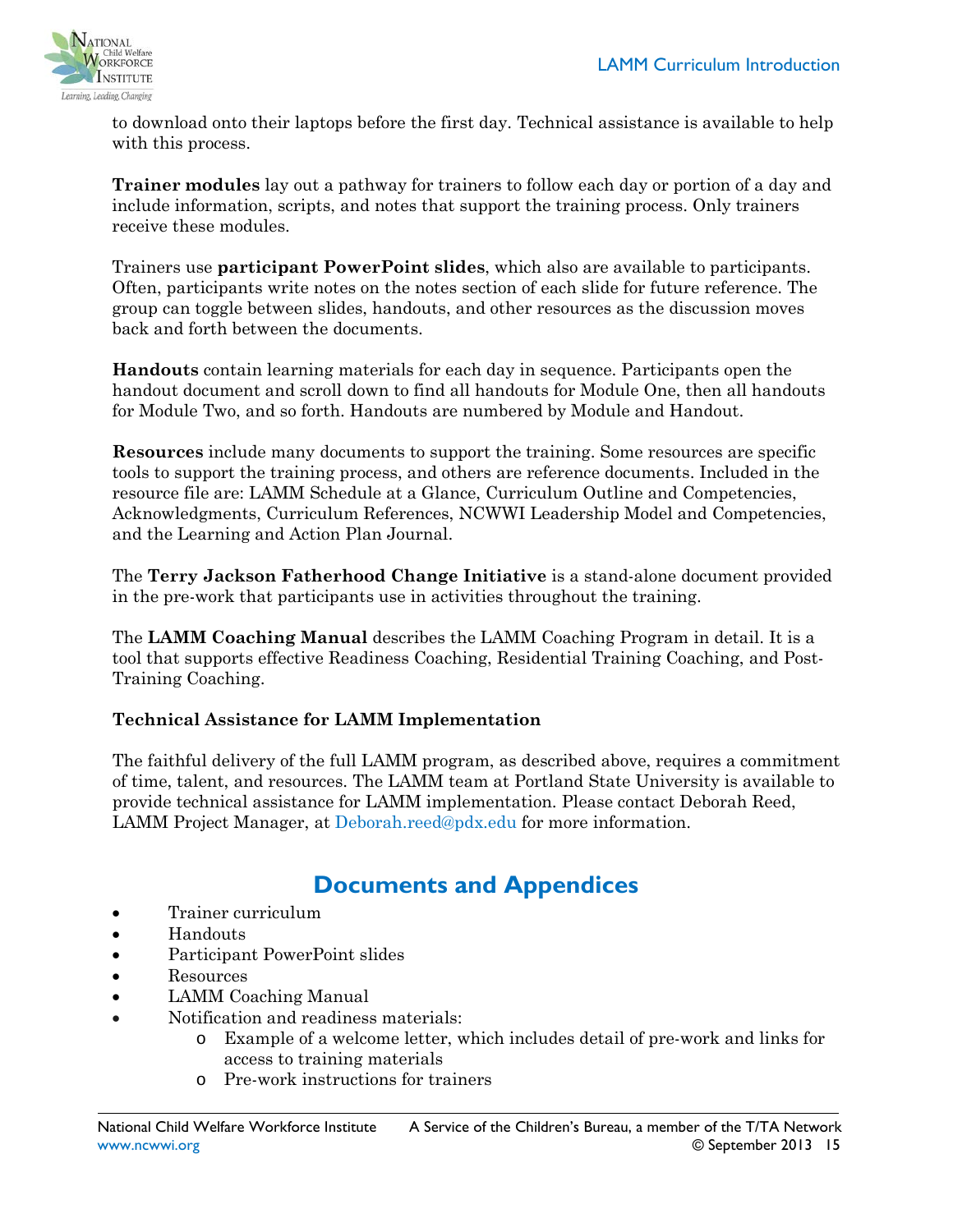

**Note**: Detailed information about readiness coaching is included in the LAMM Coaching Manual.

**Note**: The original training uses an assessment developed by Gallup, called the StrengthsFinder©. LAMM provides each participant with a copy of the following book, which includes an access code for the individualized assessment: Rath, T. & Conchie, B. (2008). *Strengths-based leadership*. New York: Gallup Press

# **Pre-Work and Readiness Coaching Outline**

#### **1. Welcome letter** includes information on;

- Logistics (travel, the need to bring a laptop if available, etc.)
- Pre-work StrengthsFinder assessment (book enclosed)
- Change Initiative instructions (see attached instructions and example of group Change Initiative)
- Link to web-based Introductory Module
- Link to optional web-based data basics review module
- Information on welcome phone call and coaching phone call

#### **2. Individual welcome phone call**

*Objectives:* Participants will be able to

- Feel acknowledged, known, and respected as an adult learner.
- Understand the logistics of the training process, become clear about expectations of pre-work for training, and be empowered to participate effectively.

#### **Talking points on the welcome call**:

Welcome and congratulations. Ask if they are looking forward to the training. Tell them you'll be their coach and will be at the training, and you're looking forward to meeting them.

#### *Timing and logistics*:

- Review timing and logistics with the participant.
- Make sure they have received their letter and book.
- Review and address any logistical questions.

#### *Pre-work*:

Review and engage the participant in each element of the pre-work:

- Viewing the Introductory Module
	- o Have they tried to log on yet?
	- o It will take approximately 2 hours to complete.
	- o It provides a good introduction to the National Child Welfare Workforce Institute and to LAMM.
- Taking the StrengthsFinder assessment
	- o It will take about 20 minutes to complete.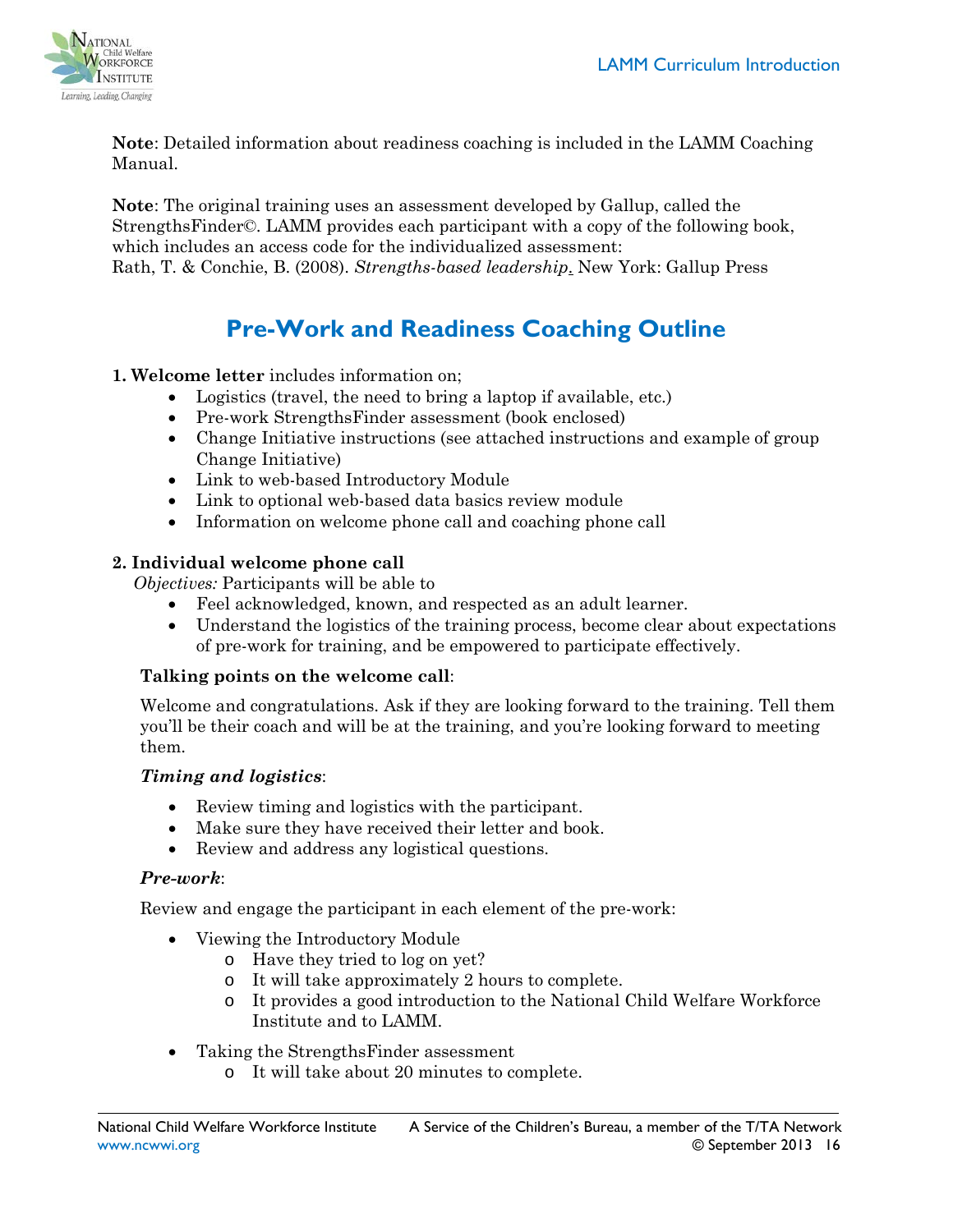

- o Have they given it a try yet?
- o Perhaps share something you've gotten out of it yourself.
- Completing the Change Initiative outline prior to coaching call. Let them know that they don't have to have the initiative completely designed; that's what the week's training is for. Compliment them on, or acknowledge an aspect of, their Change Initiative. Tell them that the time to do this will vary depending on how much they have already done, but we estimate no more than 1 hour.
- Selecting one aspect of agency data for sharing at training. Again, the time estimate will be variable but should take no more than a few minutes.
- Viewing the optional University of Kansas modules on data basics. Explain that the Thursday session on Leading for Results assumes a basic familiarity with performance measures and data interpretation. It will take about 15-20 minutes to complete each of the modules.
- Reviewing the group Change Initiative for familiarity.
- Re-confirm that their agency leadership is supportive of their participation.

#### *Coaching call:*

- Schedule the coaching call for at least 45 minutes.
- Make sure they know that you will coach them on the next call and during the training.
- Let them know that you're looking forward to talking with them in a week or two to see what they've learned from the various introductory materials.

#### *Close:*

Close by reminding them of the possibilities generated from the Leadership Academy—that by participating in this training, they will be part of building a critical mass of leadership for child welfare systems transformation across the nation. They'll be creating lasting professional ties with colleagues in tribal and public child welfare across the country, and will receive valuable coaching on stateof-the-art leadership content from experienced child welfare leaders.

#### **3. Web-Based Introductory Module**

*Objectives:* Participants will be able to

- Describe major concepts and challenges in child welfare leadership.
- Apply concepts and challenges to their own agency and identify examples of changes.

This module, which has been revised specifically for the LAMM, includes reflection questions and a unit on implementation science. Directions for logging in are included in the pre-work packet.

#### **4. [Optional] Web-Based Modules on Data Basics**

*Objectives:* Participants will be able to